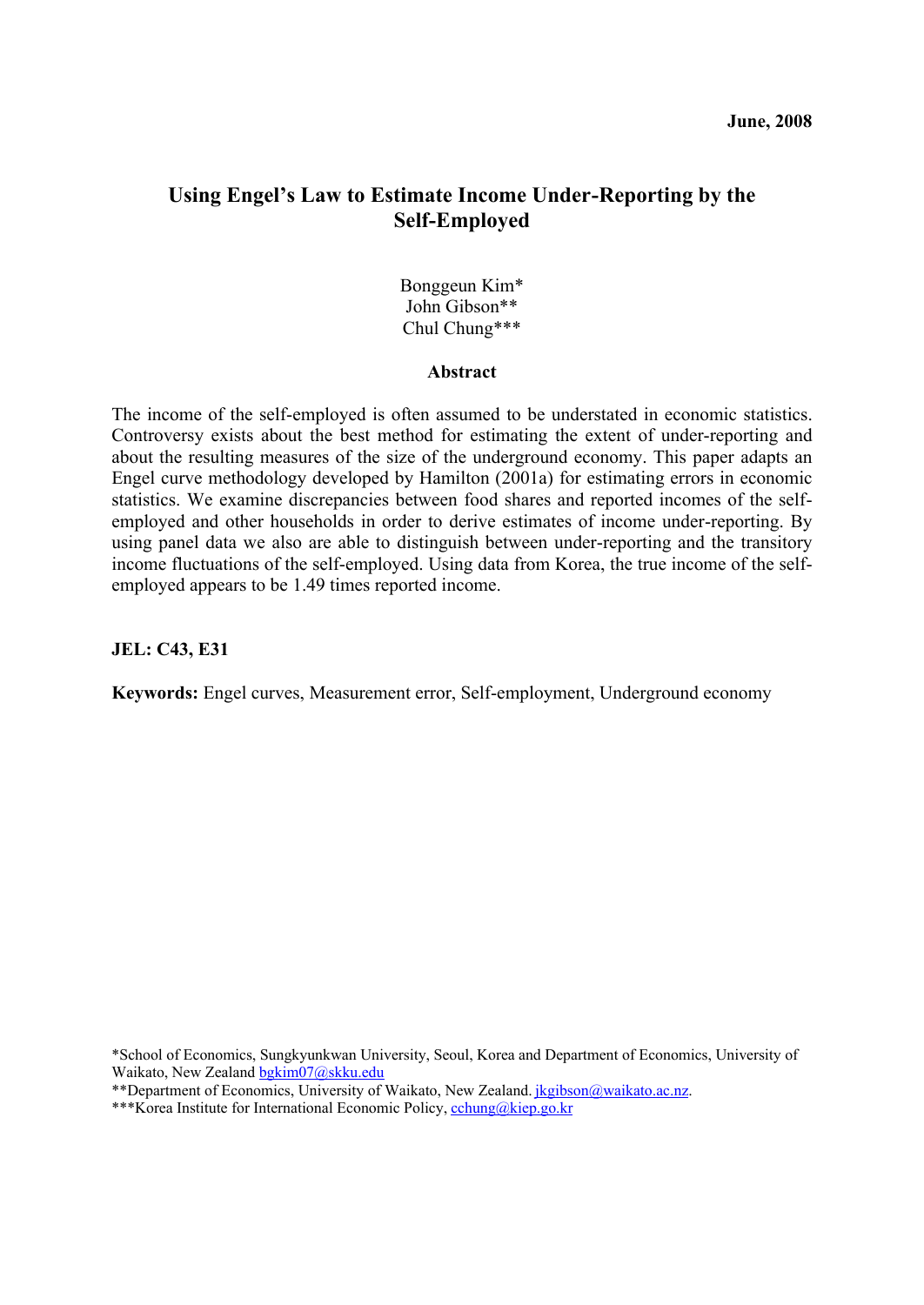## **I. Introduction**

 $\overline{a}$ 

The income of the self-employed is often assumed to be understated in both economic statistics generated from tax records and in data gathered from surveys. The motive for understating when dealing with tax collectors is clear but there may seem to be less reason for the self-employed to understate when talking to survey data collectors. However, as Pissarides and Weber (1989, p.17) point out: "[d]espite assurances about confidentiality, people may have no incentive to reveal the true extent of their activities to the data collector from fear that they may not be, after all, protected from the law." Nevertheless, it takes a sophisticated cheat to appear consistently poorer throughout all parts of a survey. A respondent may remember to reduce reported income but not expenditure, or to reduce totals of both but not adjust the ratios between expenditure components, such as food shares, in ways that would be consistent with their claimed lower income level.

Consequently, several studies of the underground economy rely on relationships between survey sub-aggregates, such as income or expenditure components.<sup>1</sup> For example, Pissarides and Weber (1989) [henceforth, PW] assume that all survey respondents correctly report food expenditure while only employees correctly report incomes. The relationship between food and income for employees is used to back out a range of estimates for true self employment income. That only a range can be estimated reflects the problem of relying on cross-sectional data, which cannot distinguish between under-reporting and the greater fluctuations of current income from permanent income for the self-employed. Despite this weakness, and a reliance on an assumed log-normal distribution to make the estimates tractable, the PW method has been used in several applied studies (Schuetze, 2002; Johansson, 2005). The PW method has also been extended to complete demand systems (Lyssiotou, Pashardes, and Stengos, 2004)

 $<sup>1</sup>$  A much larger literature relies on macroeconomic approaches that measure the underground economy by the</sup> gap between recorded activity and proxies for true economic activity like currency or electricity demand (Johnson, Kaufmann and Shleifer, 1997). There is considerable criticism of these macroeconomic approaches (Thomas, 1999).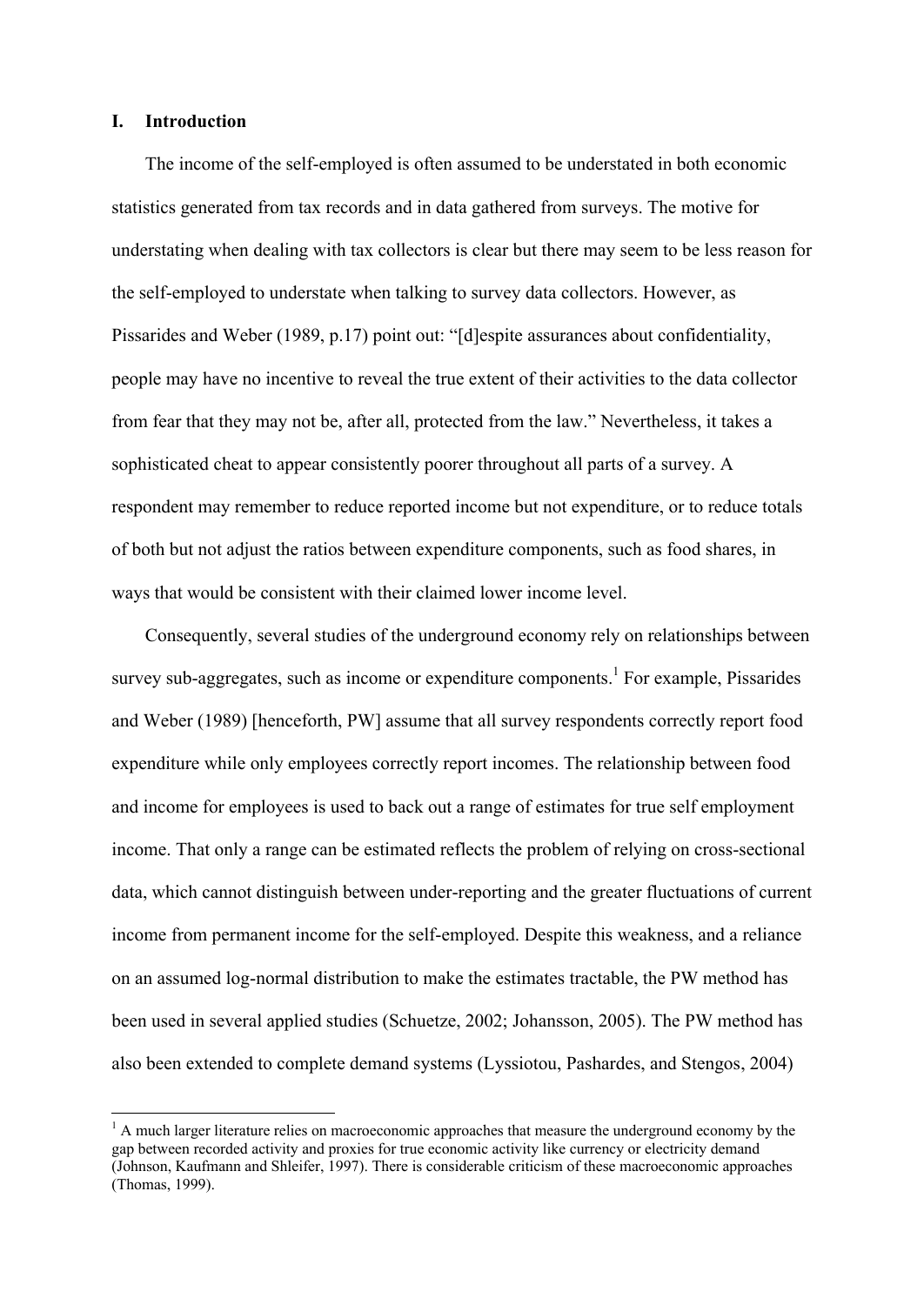which may matter if self-employment income is not be spent in the same way as other income, since preference heterogeneity may be confused with income under-reporting.<sup>2</sup>

In this paper we show how to derive an improved measure of income underreporting by the self-employed using panel data. In particular, we are able to separate the effects of income under-reporting from the effects of transitory income variations, providing a precise estimate for the degree of income under-reporting as opposed to the interval estimates from the PW method. This separation also allows us to relax the unrealistic assumption that the degree of under-reporting is independent of the degree of transitory fluctuations. Finally, another advantage of using panel data is that we can investigate directly whether income under-reporting is attributed to individual characteristics of the selfemployed themselves or imperfect monitoring of their income by tax collectors.

These methodological refinements may be important since accurate measurement of income underreporting by the self-employed matters, both to correct measurement of GDP and other variables and to tax policy. Undeclared economic activities reduce the tax base but raising tax rates to compensate for the loss of public revenue reinforces the incentive not to declare income to the tax authorities (Lyssiotou, et al, 2004). Hence, having good estimates of the size of the underground economy may help the tax authorities decide on their best strategy. Moreover, correct measurement of self-employment income is important for many economic models of growth and aggregate technology that assume that functional income shares should be identical across time and space (Gollin, 2002).

Our study also links to another literature using Engel curves to estimate CPI bias (Costa, 2001; Hamilton, 2001a; Beatty and Larson, 2005). The logic of this method is that Engel curves should not drift over time if preferences are stable and nominal income variables and deflators have no systematic errors. In a related paper, Hamilton (2001b) backs out the true

 $\overline{a}$ 

<sup>&</sup>lt;sup>2</sup> On the other hand, the full demand system approach relies on certain expenditure items that may qualify as business expenses so there could be measurement error in these for the self-employed which will not be present in reported food expenditures.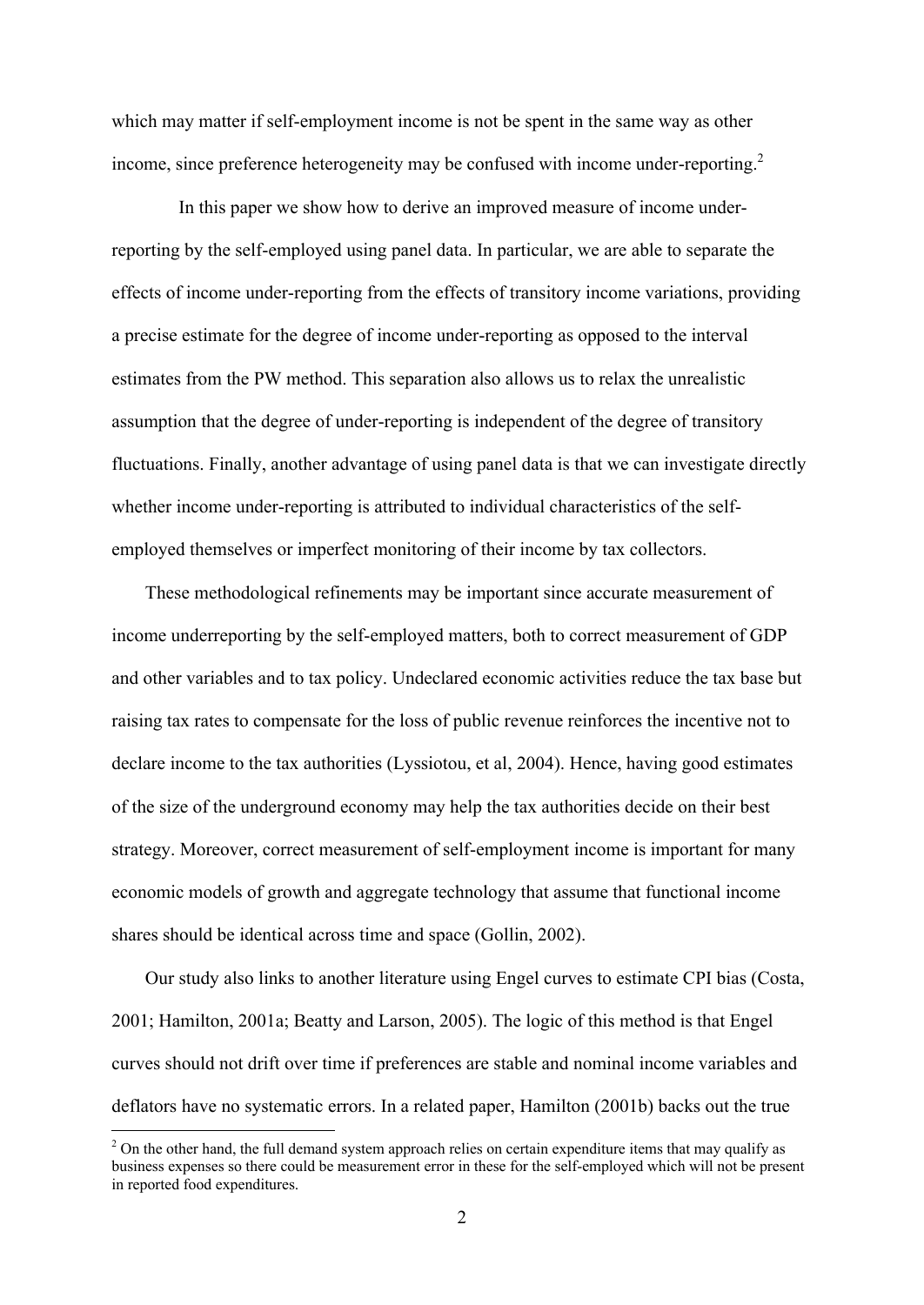black-white income difference by observing that food budget shares fell substantially more for blacks than whites (over 1974-91) due to uneven CPI biases across race. In our case, the analogous drift in the Engel curve of the self-employed relative to that of employees is attributed to the income under-reporting of the self-employed.

The structure of this paper is as follows. Section II discusses the empirical methodology. We describe the data and empirical results in section III.

#### **II. Engel's law methodology**

 $\overline{a}$ 

We adapts the Engel Curve method by Hamilton(2001b). The food expenditure share is a linear function of the log transformed real permanent income, a relative price of food to nonfood, and other household characteristics:

$$
w_i = f + g \left( \ln P_F - \ln P_N \right) + b \ln y_i^P + X' q + e_i, \tag{1}
$$

 $w_i$  is the household i's food expenditure share,  $P_F$ ,  $P_N$  the price indexes of food and nonfood.  $y_i^P$  is the permanent income of household i deflated by a consumer price index, X is a vector of other characteristics of household i and  $e_i$  is a pure random error. Instead of  $y_i^P$ , we use reported income  $y_{it}^*$  in year t which has two additional error components to the permanent income and  $y_i^P$  and two error components are assumed to be related by:  $3$ 

$$
y_{it} = g_{it} y_i^P , y_{it} = k_{it} y_{it}^*
$$
  
\n
$$
\Leftrightarrow \ln y_{it}^* = \ln g_{it} + \ln y_i^P - \ln k_{it}
$$
 (2)

where  $y_{it}$  is an actual income in year t, which is expected to be sensitive to a business cycle. We define actual income  $y_i$  as the transitory income component  $g_i$  multiplied to the permanent one and  $g_{ii}$  represents the degree of transitory income variations. If  $g_{ii}$  is greater

 $3$  For equations (3)-(9), we follow the basic model of Pissarides and Weber(1989) and Lyssiotou, Pashardes, and Stengos(2004).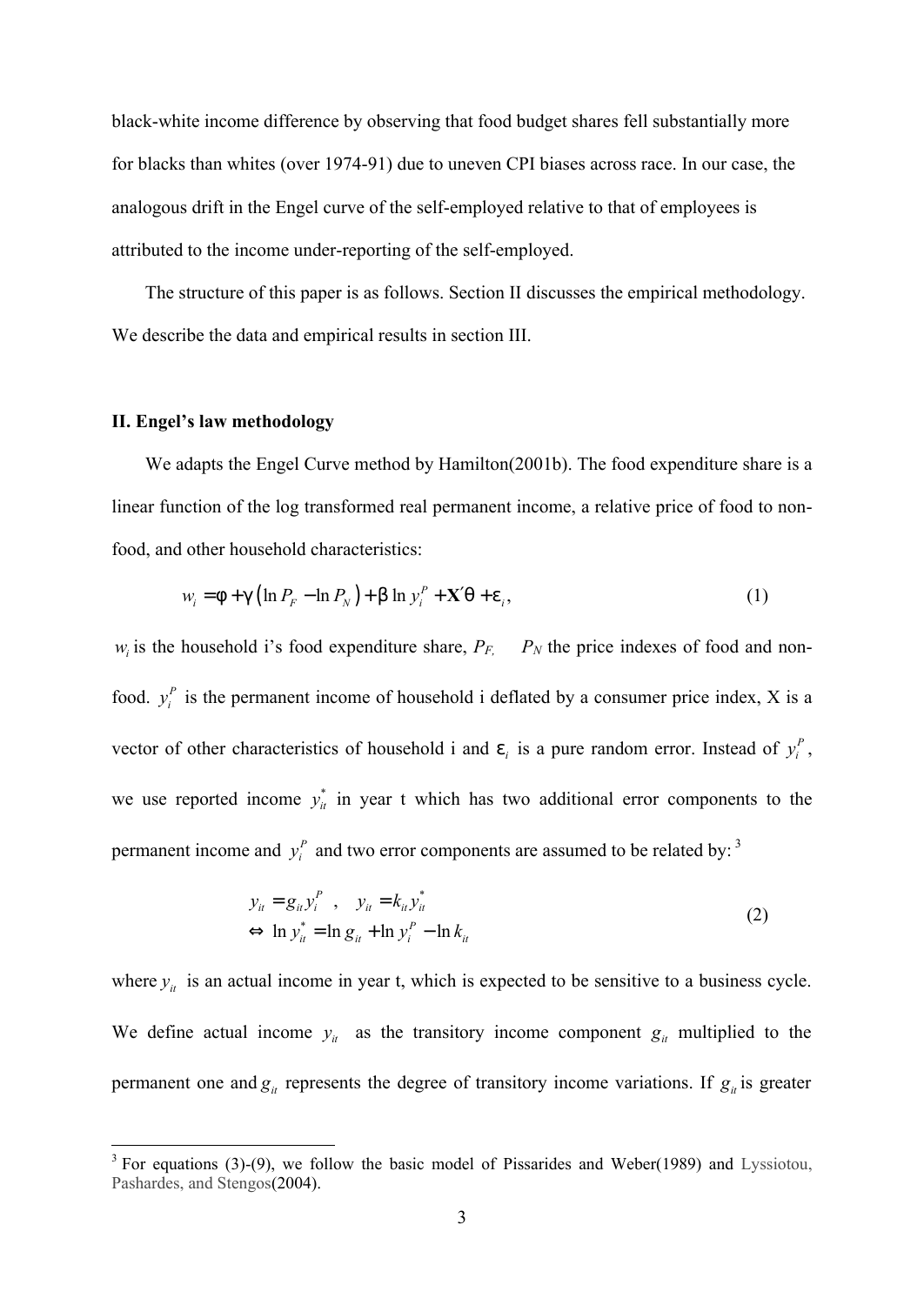than one, a household has a good year and has positive transitory income. The mean of  $g_{\mu}$  is assumed to be the same for the employees and the self-employed, but the variance of  $g_{ii}$  is assumed to be higher for the self-employed than for the employees. The other component  $k_{it}$  representing the individual degree of income under-reporting by a self-employed household i is expected to have values greater than one. We assume that the employees correctly report their income. To make our estimation of income under-reporting by the selfemployed feasible, the components  $g_{ii}$  and  $k_{ii}$  are assumed to follow a specific distribution that is log normal:

$$
\ln k_{it} = m_k + v_{it}
$$
  

$$
\ln g_{it} = m_g + u_{it}
$$
 (3)

Log transformed actual income  $\ln y_i$  is interpreted as a proxy for the permanent income with classical measurement error for both occupational groups and reported income is interpreted is a proxy for the actual one with non-classical mean-reverting measurement error for the self-employed only. Inserting equation (2) and (3) into equation (1), we obtain:

$$
w_i = f + g \left( \ln P_F - \ln P_N \right) + b \ln y_{it}^* + b (m_k - m_p) + b (v_{it} - u_{it}) + X' q + e_i.
$$
 (4)

The degree of income under-reporting by the self-employed can be estimated by the equation (5):

$$
w_{it} = f + g \left( \ln P_{Ft} - \ln P_{Nt} \right) + b \ln y_{it}^* + dD_{it} + X'q + e_{it},
$$
\n(5)

where  $D_i$  is a dummy variable equal to one if householder i is self-employed and its definition will be discussed in the following section. That is, we assume that the equation (4) is to be applied to both occupational groups except the intercept which should differ due to some degrees of income under-reporting and the higher variations of transitory income of the self-employed. In this case, the coefficient of the self-employment dummy represents: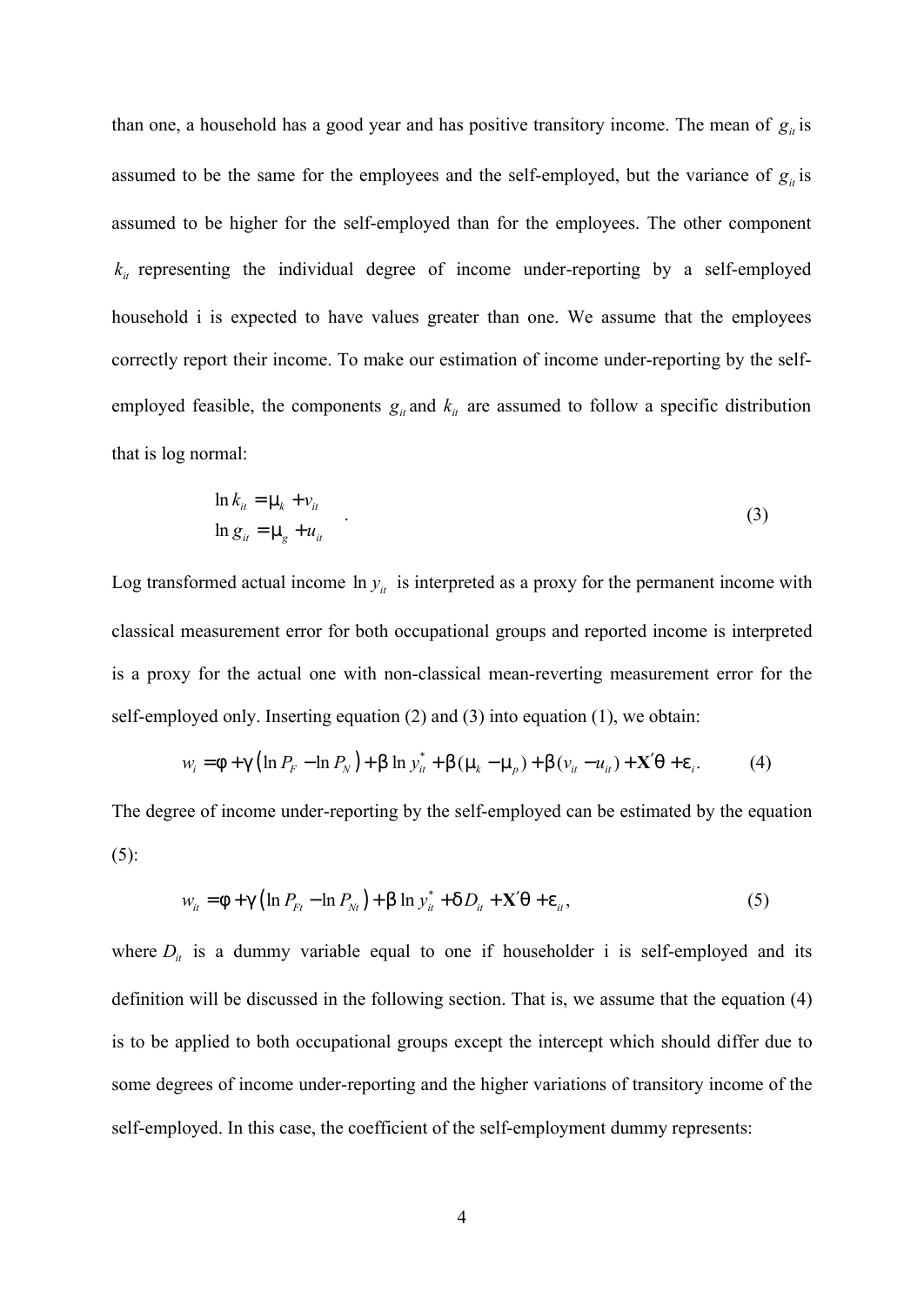$$
d = b [(m_{kSE} - m_{kEE}) - (m_{gSE} - m_{gEE})]
$$
  
=  $b [m_{kSE} + \frac{1}{2} (S_{uSE}^2 - S_{uEE}^2)]$  (6)

where we use subscripts SE and EE to denote the self-employed and the employees respectively. The mean of income under-reporting of our interest can be obtained by the equation (6) and log normality of  $k<sub>i</sub>$ :

$$
\ln \overline{k} = \mathsf{m}_{kSE} + \frac{1}{2} \mathsf{S}_{vSE}^2 = \frac{\mathsf{d}}{\mathsf{b}} + \frac{1}{2} [\mathsf{S}_{vSE}^2 - (\mathsf{S}_{uSE}^2 - \mathsf{S}_{uEE}^2)] \tag{7}
$$

where the variances of the transitory income of both occupational groups and the variance of income under-reporting degree of the self-employed are not known. So, we turn to an independent source of information for those variances by using the residual variance from reduced-form regression for reported income as below:

$$
\ln y_{it}^* = Z' \mathsf{p} + \mathsf{z}_{it} \tag{8}
$$

where *Z* is a set of variables representing the permanent income. It is because the variance of residual contains variations of transitory income, variations of individual degree of underreporting and genuine variations of permanent income and its estimated residual variance can be used for additional information. The residual variances for SE and EE are related by:

$$
S_{\hat{z}SE}^2 - S_{\hat{z}EE}^2 = S_{\hat{v}SE}^2 + (S_{\hat{u}SE}^2 - S_{\hat{u}EE}^2) - 2\operatorname{cov}(uv)_{SE}.
$$
\n(9)

Like Pissarides and Weber(1989) and Lyssiotou, Pashardes, and Stengos(2004), when we consider the lower bound case ( $S_{vSE}^2 = 0$ ) and the upper bound case ( $S_{uSE}^2 = S_{uEE}^2$ ) in equation (7), an interval for  $\overline{k}$  can be set as:

$$
\ln \bar{k} \in \left[\frac{d}{b} - \frac{1}{2} (s_{\hat{z}SE}^2 - s_{\hat{z}EE}^2) + cov(uv)_{SE}, \frac{d}{b} + \frac{1}{2} (s_{\hat{z}SE}^2 - s_{\hat{z}EE}^2) + cov(uv)_{SE}\right].
$$
 (10)

However, the resulting interval still contains unobservable  $cov(uv)_{SE}$ , thus the previous studies choose the smaller interval with the assumption of  $cov(uv)_{SE} = 0$  which means that the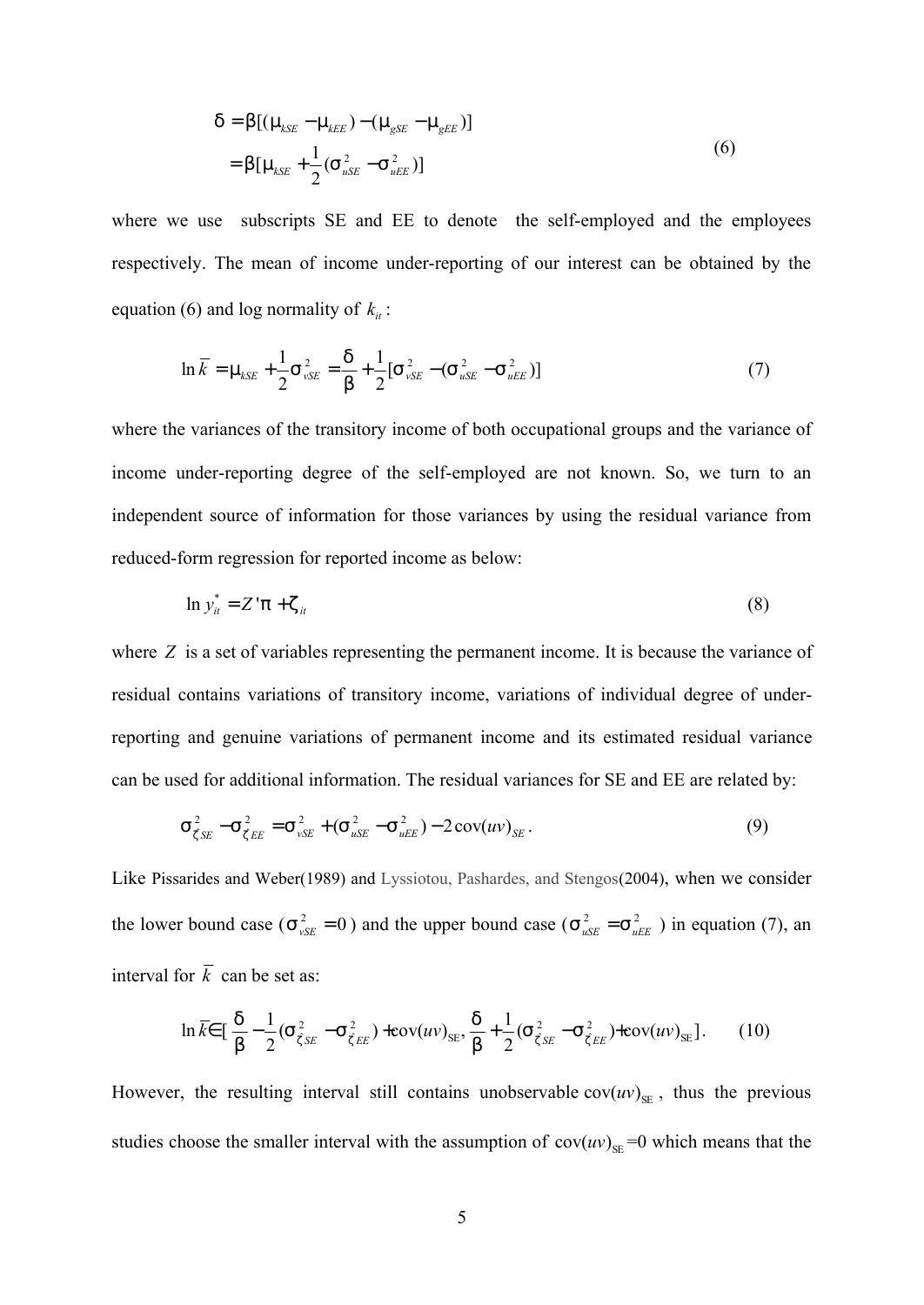degree of under-reporting is independent of the degree of transitory income variation. Finally there is an interval estimate:

$$
\ln \overline{k} \in \left[\frac{d}{b} - \frac{1}{2} (s_{\hat{z}SE}^2 - s_{\hat{z}EE}^2), \frac{d}{b} + \frac{1}{2} (s_{\hat{z}SE}^2 - s_{\hat{z}EE}^2)\right].
$$
 (11)

As discussed in the previous section, this assumption is not only less likely, but also the results with the assumption provide an interval estimate at best. Here we exploit a panel data characteristic to overcome those problems. We use between estimation with a mean value of reported incomes over time for the same household to control the transitory income variations (for both SE and EE) and its potential comovements with the degree of income under-reporting of the self-employed as well. By between estimation, we use

$$
\overline{\ln y_{it}^*} = \overline{\ln k_{it}} + \overline{\ln y_{it}} = \overline{\ln k_{it}} + \ln y_i^P + \overline{\ln g_{it}}
$$
 (12)

where  $\ln y_{it}^*$  means  $\sum \ln y_{it}^*$ 1  $\ln y_{it}^*$  / *T it t*  $y_{it}^*/T$  $\sum_{t=1}$  ln  $y_{it}^*/T$ , which cancels the positive and negative variations of

transitory income over time as

$$
p_{\lim_{T \to \infty}}^{\lim_{n \to \infty}} \frac{1}{x^n} = 0.
$$
\n(13)

That is, with enough large T, we make the variations of transitory income go away and we also make the covariance between the degree of under-reporting and the degree of transitory income variation disappear. As a result, the estimate of our interest is

$$
\ln \overline{k} = \mathsf{m}_{kSE} + \frac{1}{2} \mathsf{S}_{vSE}^2 = \frac{\mathsf{d}}{\mathsf{b}} + \frac{1}{2} (\mathsf{S}_{\hat{z}SE}^2 - \mathsf{S}_{\hat{z}EE}^2)
$$
(14)

In fact, we can have a more precise estimate for an interval estimate based on an unrealistic assumption. Note that our estimate is the upper bound of equation (11) since our estimate is for the case ( $S_{uSE}^2 = S_{uEE}^2$ ) by controlling for the variations of transitory income. We compare our estimate of equation (14) with repeated cross-sections interval estimates with a panel data in the below.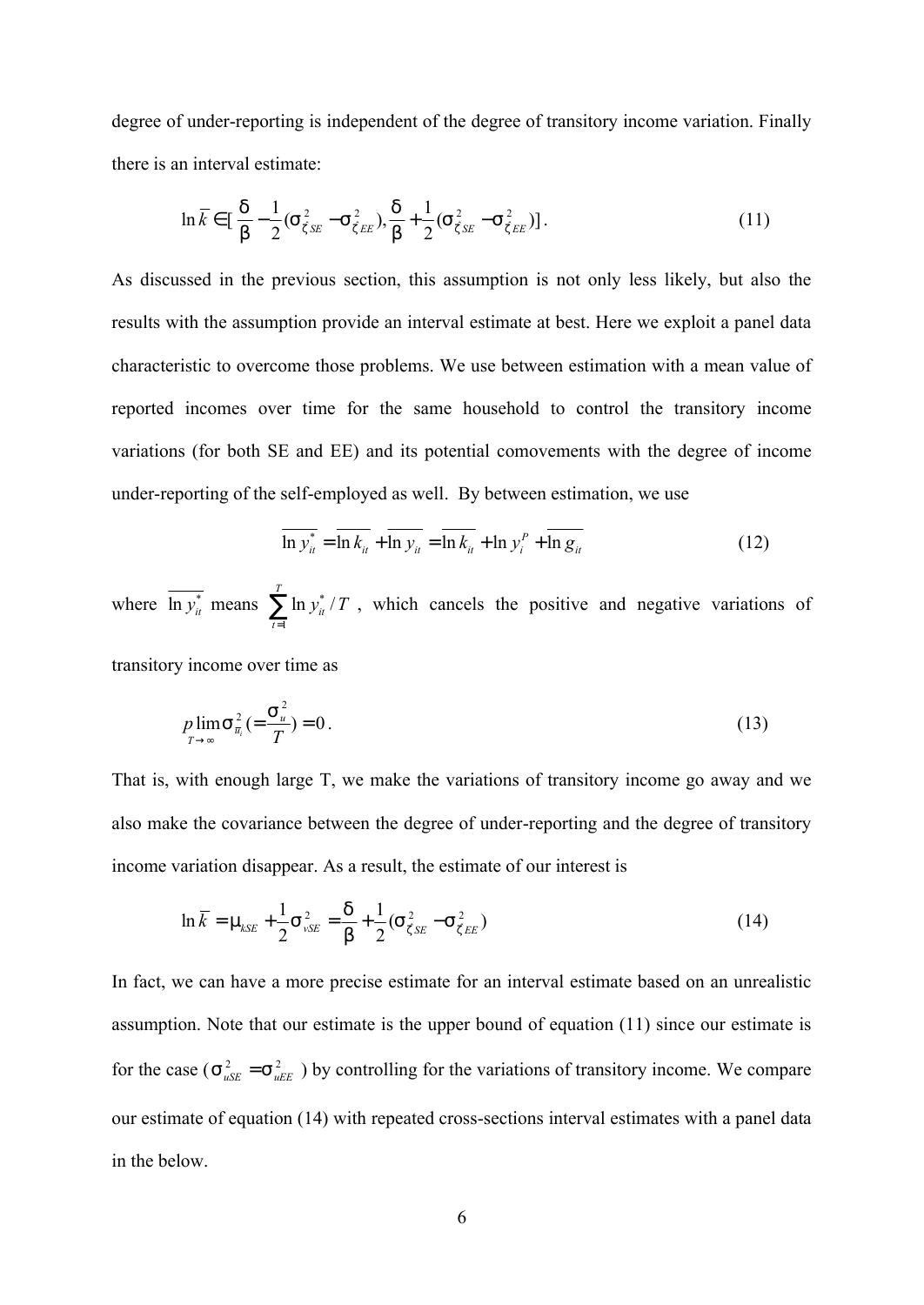## **III. Empirical Analysis**

## **1. Data**

 $\overline{a}$ 

To estimate equation (5) we use data from the Korean Labor Income Panel Study (KLIPS), which is an on-going nationally representative longitudinal household survey since 1998 by the Korea Labor Institute. KLIPS collects data on an exhaustive list of individual and household characteristics including detailed income and expenditure data. We use the annual CPI for food and non-food that is calculated for each of the 16 regions of Korea, and the overall CPI that is calculated nationally. KLIPS has collected nine rounds of data from 5000 households every year. We use 6 rounds of KLIPS data from 2000 to 2005 to estimate the degree of income under-reporting by the self-employed.<sup>4</sup> Equation  $(5)$  is estimated for a sample of two-adult families which are headed by man, with or without children, where the adults are between 20-65 years old. These restrictions are similar to those employed by other studies using the Engel curve method. The Engel curve relationship should hold for any group of people properly controlling for taste variables and thus a better estimate of measurement error of income can be obtained by focusing on a fairly homogeneous group. We limit our samples to the households whose food share is more then  $1\%$  and less than 99%. We also drop the households who had experienced changes in their composition during the sample period to remove the food consumption changes from newly added members or exit of original members. The resulting sample size 4876 for the sample period and its average is about 800 households per year.

Control variables include relative food price changes, demographic, educational and hours of work variables. The model also includes the expenditure share for food out of home. This form of consumption is not part of the dependent variable because it is assumed that

<sup>4</sup> The collection of food expenditure at home starts only in 2001 which contains "food expenditures in the previous year", so we use only 6 rounds from 2001 to 2006 for the Engel curve relationships of 2000-2005. Income variables also contain the information in the previous year like many other longitudinal surveys..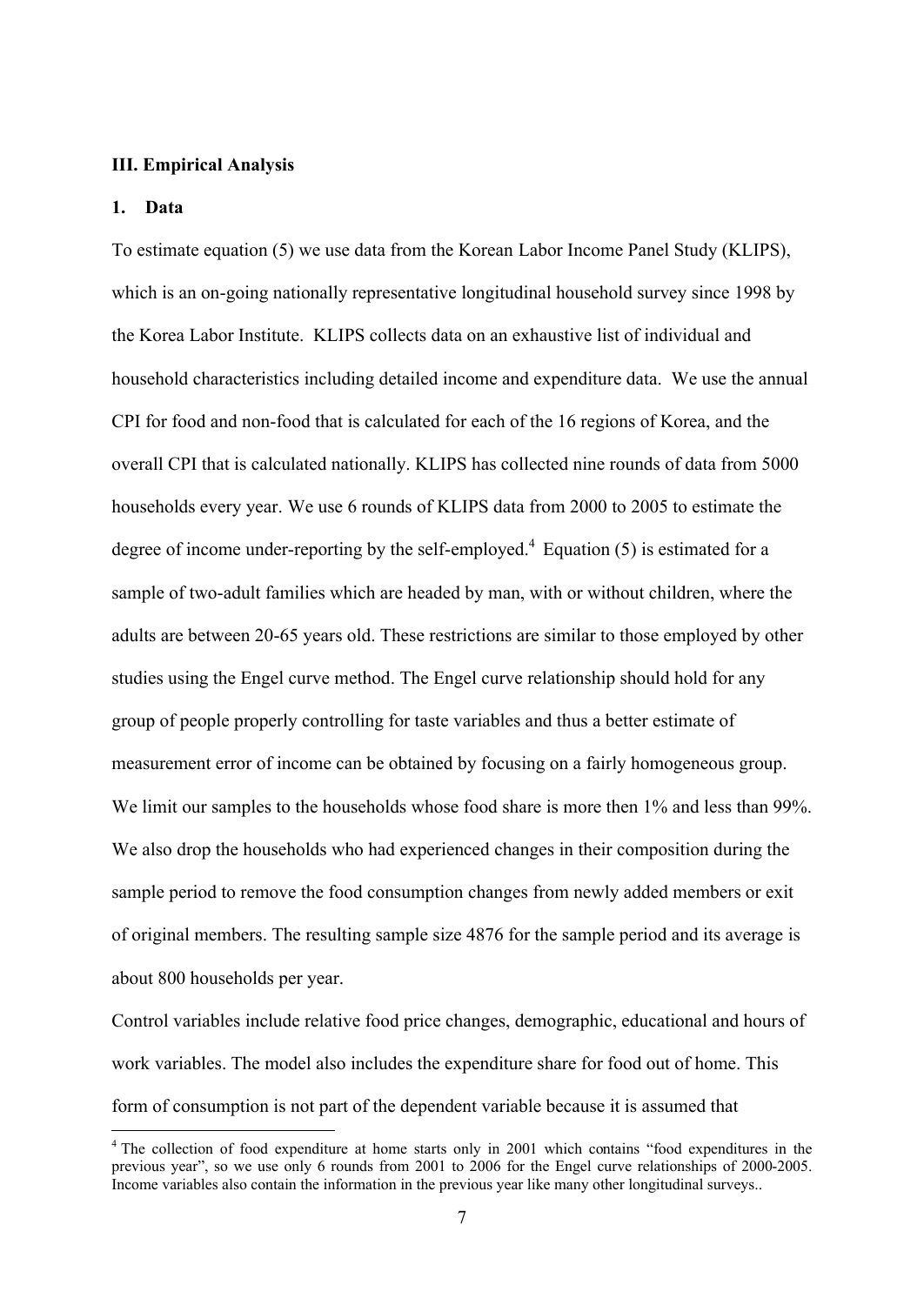restaurant meals are not perfect substitutes for food-at-home. Ideally, the substitution possibilities between restaurants and home cooking would be captured by including the relative price of restaurant meals but this is not available. Therefore, we use the expenditure share for restaurant meals as an explanatory variable to control a potential taste difference of the self-employed who might use some food expenditures as their business expenses for tax deduction purpose.

Equation (5) is a linear model and can be estimated using OLS for six yearly crosssectional data and using Between Estimation OLS with six-year-average variables to control the variations of transitory income component. In addition, KLIPS is a genuine longitudinal survey and it follows individuals or households who move from their original sample dwelling. Even though the Engel curve method for measuring the degree of income underreporting by the self-employed does not require the use of true panel data, and can be applied to repeated cross-sections, but here the models are re-estimated using household fixed effects to see whether there is a self-selection of people who has an intrinsic tendency to underreport income for tax evasion.

For the full-sample average over time, descriptive statistics of the dependent and explanatory variables are in Table 1. To show how our main variables like food shares and household incomes have changed over time, the beginning, middle and end-period averages of those variables are reported in Table 2.

The dependent variable, which is the expenditure share of consumption devoted to food at home, averages 23.8 percent for the sample period. The share of food out of home averages 3.6 percent. Reported real total household income including labor income and financial income averages 3,400 million Korean won which is approximately equal to USD 30,000 in 2003 average exchange rate. Householder averages 41.2 years old and his years-of-schooling is 12.7. Spouse is about 3 years younger in age and her years-of-schooling is one year less.

8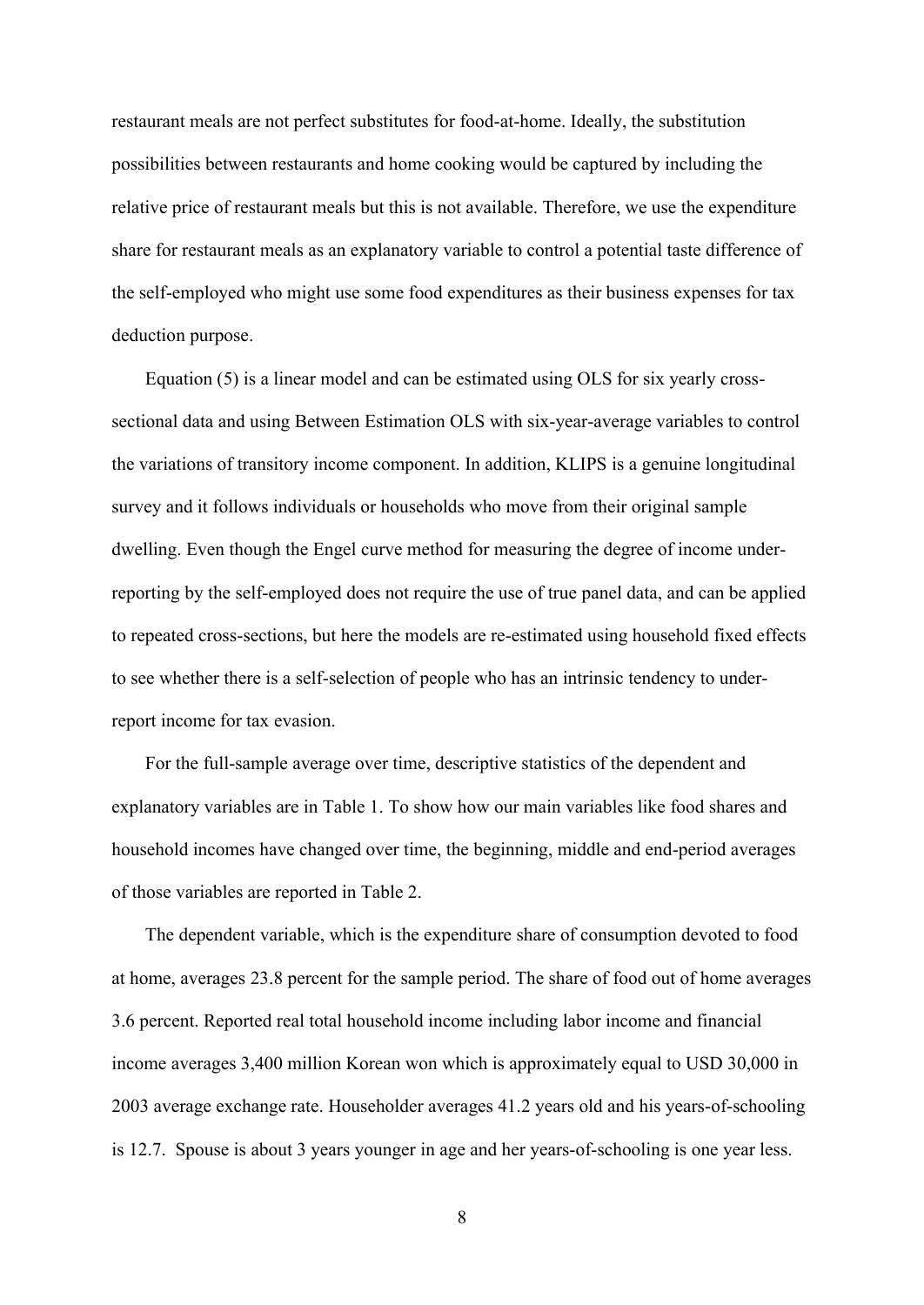Householder's annual hours-of-work is about 2700 hours and the spouse's one is the half. The share of self-employed averages 33.5 percent which did not change much during the sample period. The proportion of a cross-sectional sample in year t to the full sample has been decreased gradually from 20.7 percent in 2000 to 13.1 percent in 2005 due the sample attrition.

The firs row of Table 2 shows that the average food share fell by about 11 percentage points from 30 percent in 2000 to 19 percent in 2005. At the same period, nominal household income grew by 63 percent and its real value adjusted by the CPI growth grew about 40 percent. In general, provided that 10% increase in real income has been accompanied by 1 to 1.5 percent decrease in the food share, the abnormal decline in food share implies the existence of substantial CPI bias in Korea like other countries. The average reported income is higher for the employees than for the self-employed, but the food share shows the opposite pattern. Assuming that people correctly report their expenditures including food consumption, the resulting Engel curve relationships between two occupational groups would indicate the substantial degree of income under-reporting by the self-employed.

Before discussing the detailed empirical results in the following section, we use a figure to illustrate the Engel curve method intuitively. Two Engel curves of two occupational groups in 2003 are illustrated in Figure 1. We attribute this drift to unmeasured real income by the under-reporting of the self-employed.<sup>5</sup>

# 2. Empirical Results

 $\overline{a}$ 

Our method critically assumes that 1) food expenditure by the both occupational groups is correctly reported, but their income is only correctly reported by the employees, 2) there is no difference in taste difference for the Engel curve relationship for the two groups. On the

<sup>&</sup>lt;sup>5</sup> An alternative explanation can be considered for the declining food shares of the self-employed. Like Hamilton (2001b), two occupational groups could face different CPI bias and the shift is resulted from the higher CPI bias for the self-employed than for the employees, but there is no reason to believe that two occupational groups are geographically segregated as the case of two racial groups in his paper.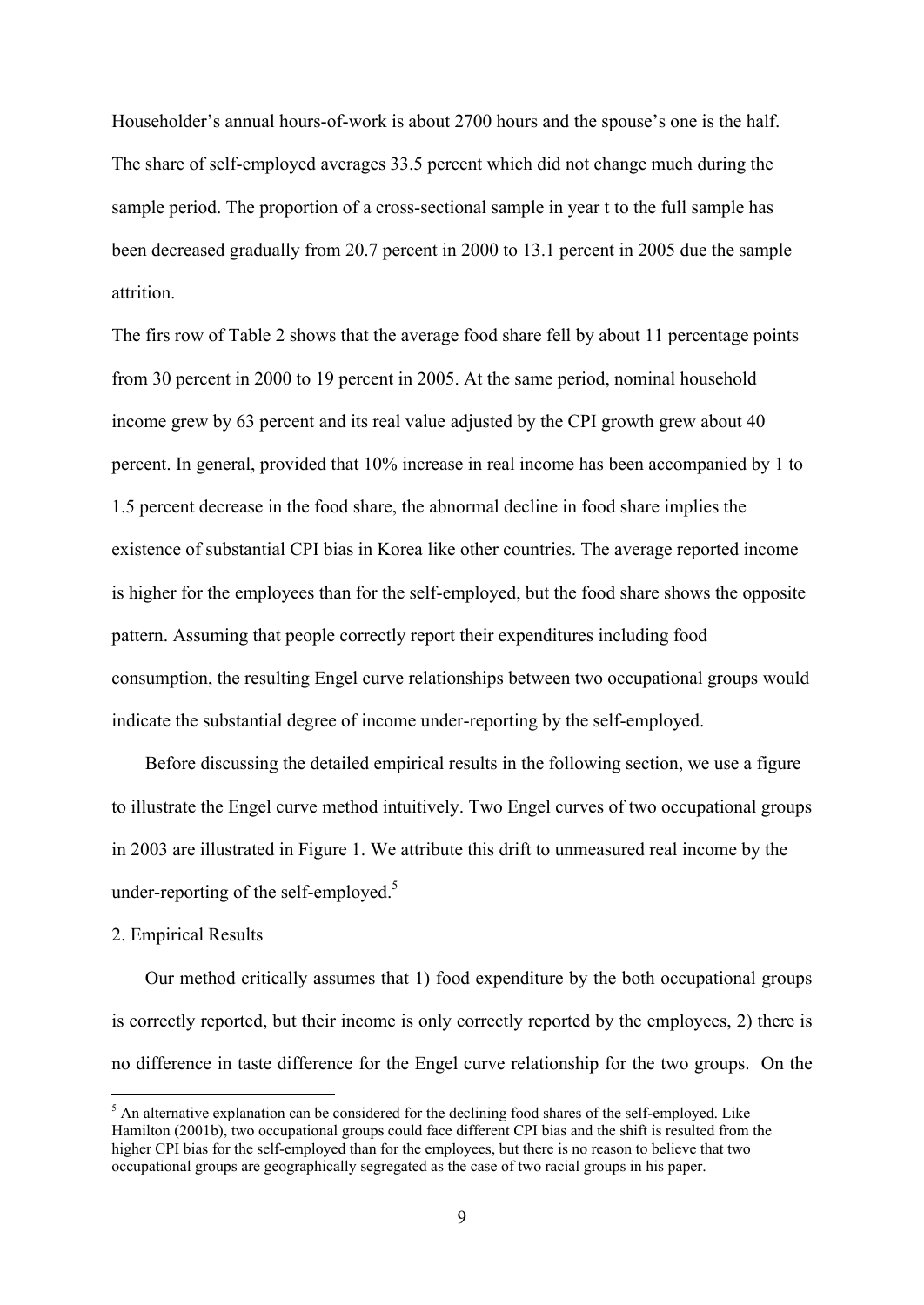basis of these assumptions, equation (5) is estimated for repeated cross-sectional data for 2000-2005 by OLS and it is reestimated for a time average value by between estimation, which is reported in the first column of Table 3.

The negative and significant coefficient on the log transformed real income of the first column of Table 3 indicates that food shares fall as households become richer, which is precisely why food is used as the indicator good here. The estimation results indicate a persistent and substantial downward shift in the food Engel curves for the self-employed during all six years. By using equation (11) for repeated cross-sectional data, our interval (lower bound, upper bound) estimates range substantially from (1.14, 1.32) in 2001 to (1.56, 1.73) in 2002 as in Table 4. The median values of these intervals, which have been quoted as the mean of income under-reporting of our interest, also range substantially over time due to varying degree of the transitory income variations year to year and its comovements with the degree of under-reporting. Even with the assumption of the independent under-reporting rate to the transitory income variation, these interval estimates which seem sensitive to the degree of transitory income variations are too varying to be credible. As discussed in the above, by controlling the variations of transitory income over time, the estimate by equation (14) is 1.49 and the converted rate of under-reporting is 33.2 percent.

We did some sensitivity checks by dropping extreme values of food expenditure shares less than 0.05 and more than 0.8. We also extend our samples by including the households with government transfer income. The results did not change.

The genuine panel characteristic of the data is exploited by controlling household fixed effects. The second column of Table 3 reports the results of the fixed effect model and they are similar to the between estimates of the first column of Table 3. Much lower degree of under-reporting is expected when people with intrinsic tendency of under-reporting for tax evasion purpose self-select the self-employment. The results indicate that there is not much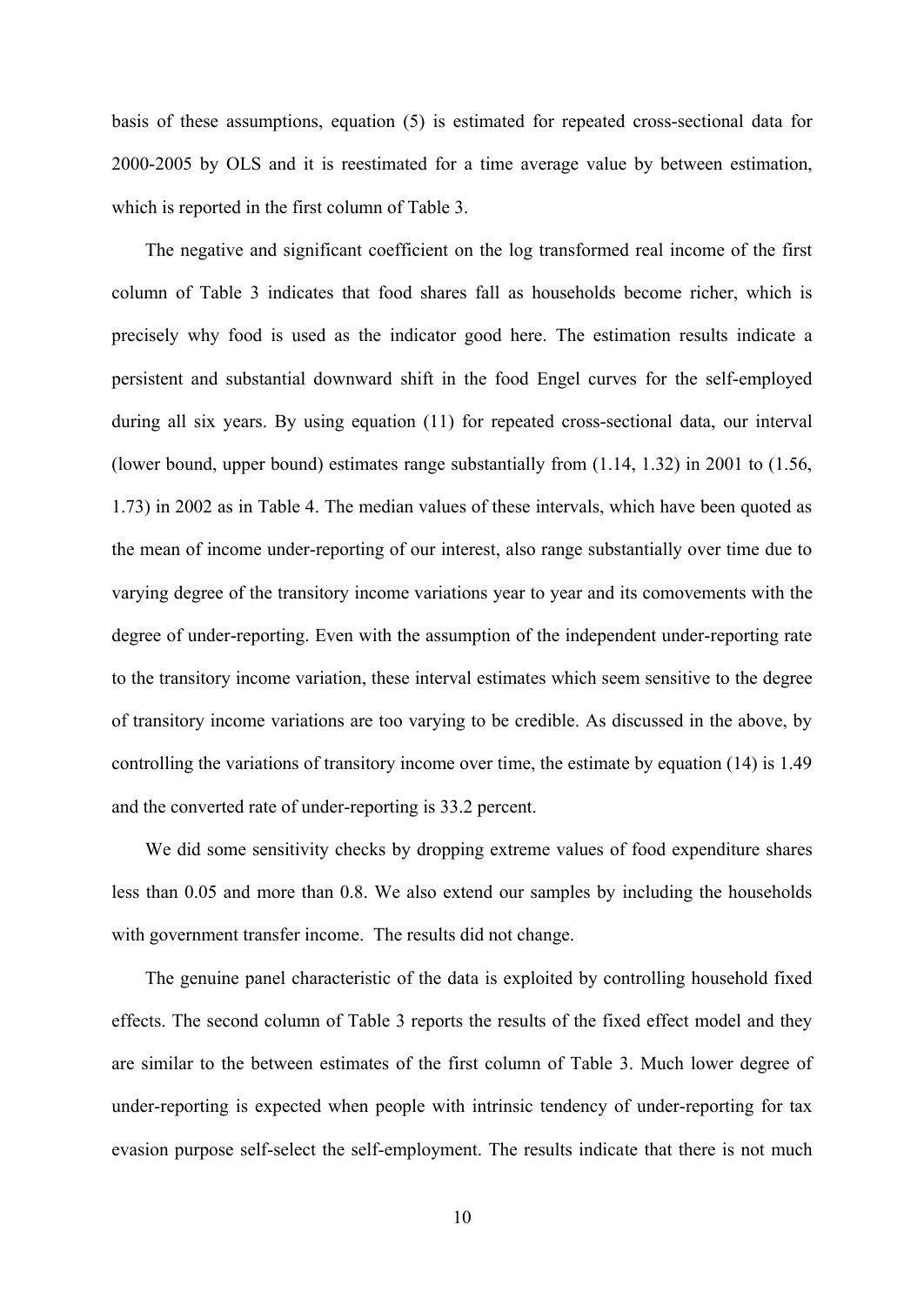self-selection in terms of under-reporting tendency for the self-employed. Instead, the underreporting behavior is mainly from the occupational characteristics. However, our argument is not supported by the data given the low 1.0 as t value for the self-employed dummy coefficient.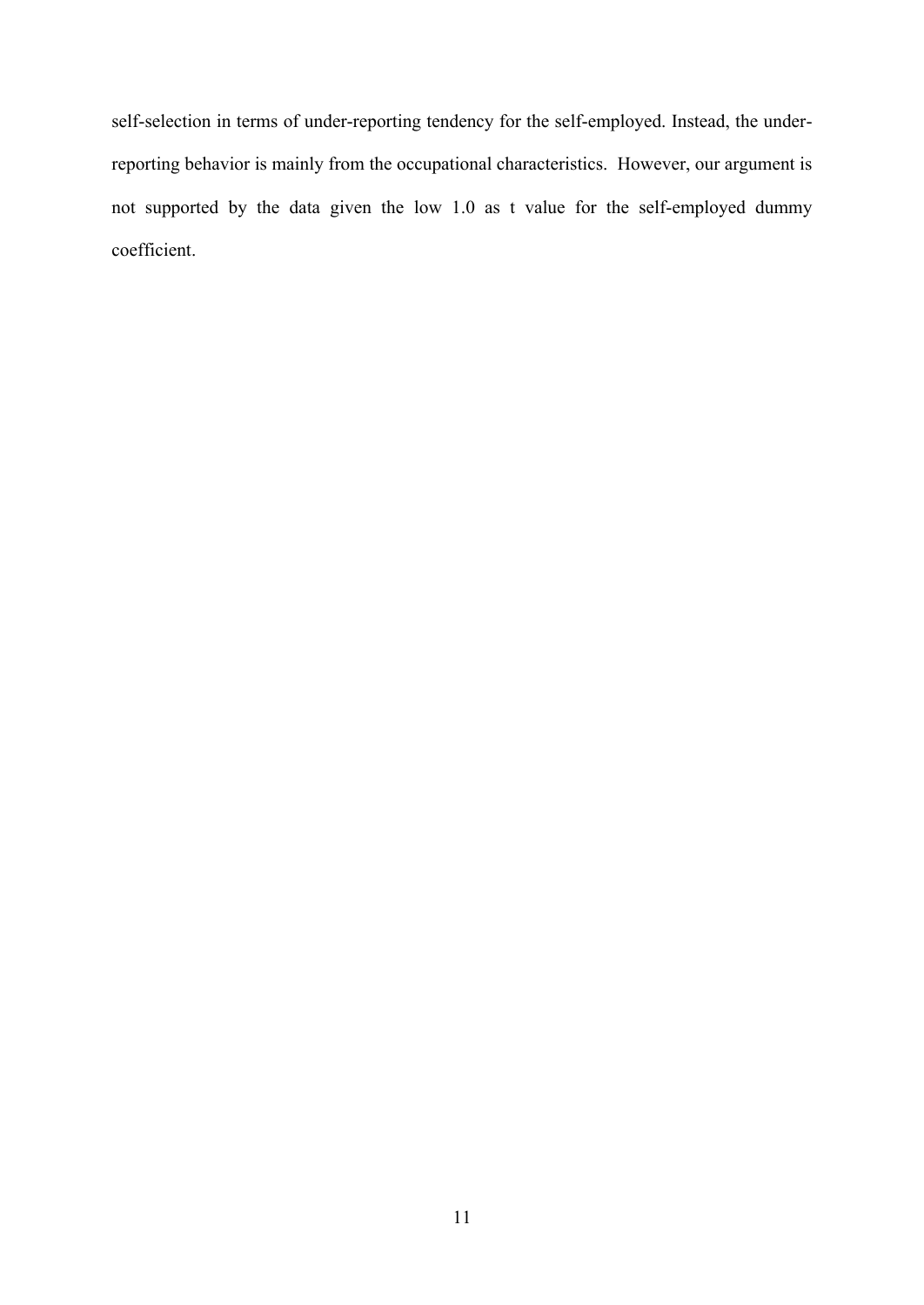# **References**

- Beatty, T. and Larsen, E. 2005. "Using Engel Curves to Estimate Bias in the Canadian CPI as a Cost of Living Index" *Canadian Journal of Economics* 38(2): 482-499.
- Costa, D. 2001. "Estimating Real Income in the United States from 1888 to 1994: Correcting CPI Bias Using Engel Curves" *Journal of Political Economy* 109(6): 1288-1310.
- Hamilton, B. 2001a. "Using Engel's Law to Estimate CPI Bias" *American Economic Review* 91(3): 619-630
- Hamilton, B. 2001b. "Black-White Difference in Inflation: 1974-1991" *Journal of Urban Economics* 50(1): 77-96.
- Gollin, D.2002. "Getting income shares right" *Journal of Political Economy* 110(2): 458-474.
- Johansson, E. 2005. "An estimate of self-employment income underreporting in Finland" *Nordic Journal of Political Economy* 31(1): 99-109.
- Johnson, S., Kaufmann, D., and Shleifer, A. 1997. "The Unofficial Economy in Transition." *Brookings Papers on Economic Activity* 2: 159-221.
- Lyssiotou, P., Pashardes, P. and Stengos, T. 2004. "Estimates of the black economy based on consumer demand approaches" *Economic Journal* 114(July): 622-640.
- Pissarides, C. and Weber, G. 1989. "An expenditure based estimate of Britain's black economy" *Journal of Public Economics* 39(1): 17-32.
- Schuetze, H. 2002. "Profiles of tax noncompliance among the self-employed in Canada: 1969-1992" *Canadian Public Policy* 28(2): 219-237.
- Thomas, J. 1999. "Quantifying the black economy: measurement without theory yet again" *Economic Journal* 109( ): F381-7.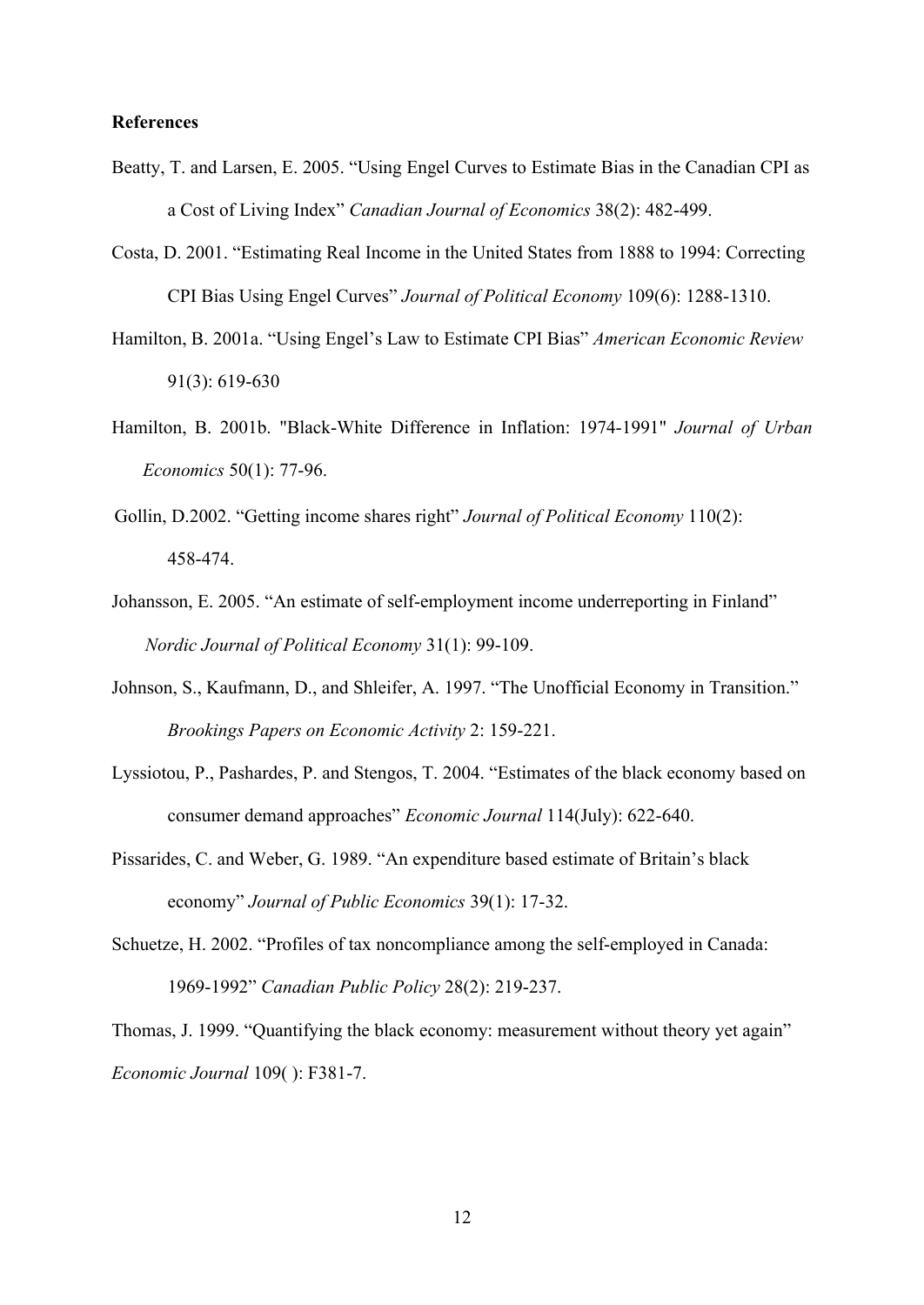

Figure 1. Shift of Engel Curve for the Self-employed (KLIPS, 2003)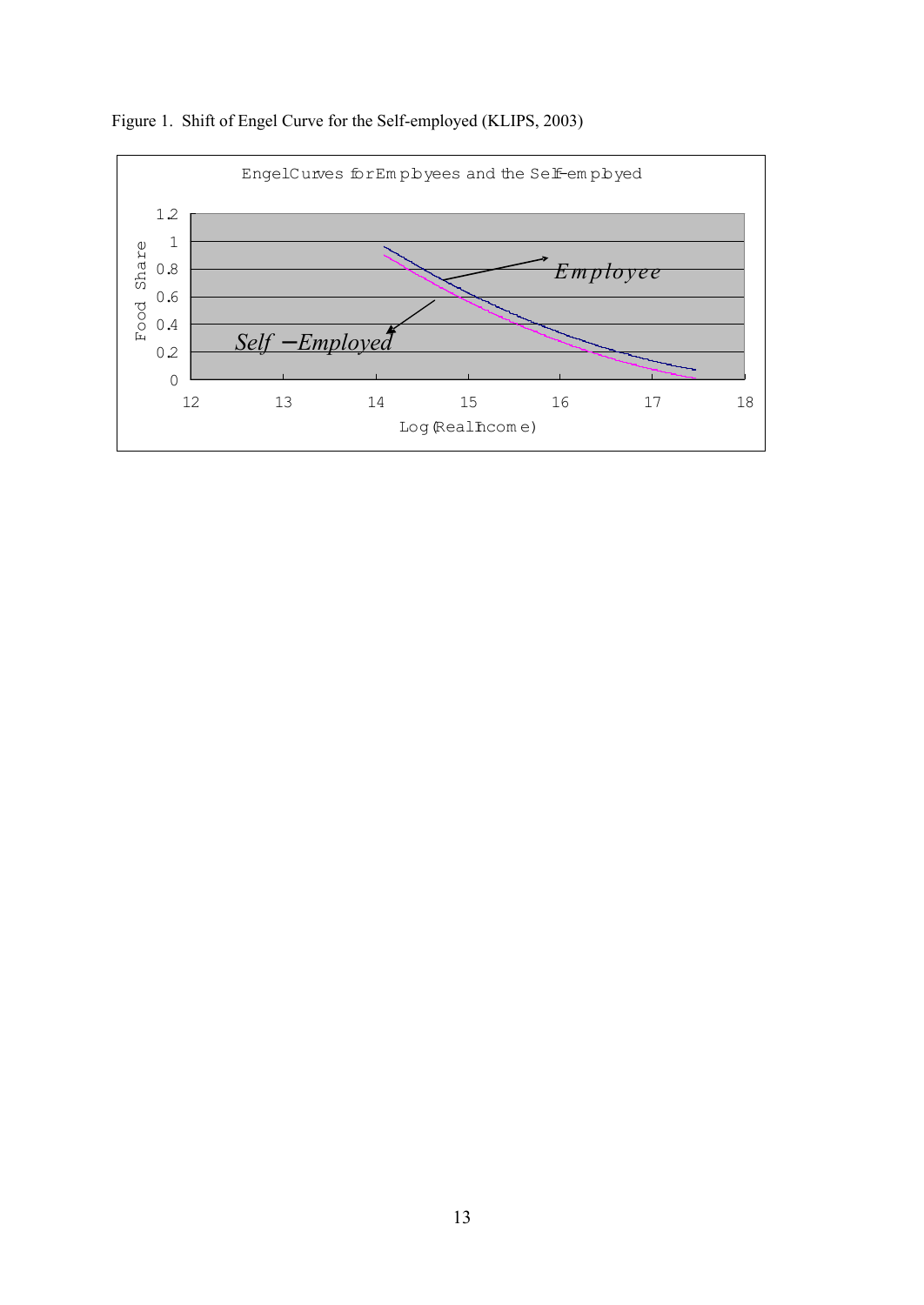|  | Table 1. Descriptive Statistics (KLIPS, 2000-05), obs.=4867 |
|--|-------------------------------------------------------------|
|--|-------------------------------------------------------------|

| Variable                                              | Mean    | S.D.    | Min         | Max   |
|-------------------------------------------------------|---------|---------|-------------|-------|
| $w$ (Food Expenditure Share at<br>Home)               | .2386   | .1059   | .0132       | .9    |
| $X_{res}$ (Food Expenditure Share our<br>of Home)     | .0362   | .0369   | $\mathbf 0$ | .347  |
| $ln(Y)$ (Log Transformed<br>Household Nominal Income) | 17.12   | .6328   | 13.12       | 19.85 |
| $ln(Y/P)$ (Log Transformed<br>Household Real Income)  | 17.05   | .6210   | 13.12       | 19.78 |
| Age of Householder                                    | 41.22   | 6.49    | 23          | 65    |
| Age of Spouse                                         | 38.26   | 6.38    | 20          | 65    |
| <b>Education Years of Householder</b>                 | 12.73   | 2.99    | 0           | 25    |
| <b>Education Years of Spouse</b>                      | 11.91   | 2.62    | 0           | 25    |
| Yearly Hours of Work of<br>Householder                | 2762.52 | 823.80  | 0           | 8400  |
| Yearly Hours of Work of Spouse                        | 1218.60 | 1404.87 | 0           | 8400  |
| Share of Self-Employed                                | .3350   | .4722   | 0           | 1     |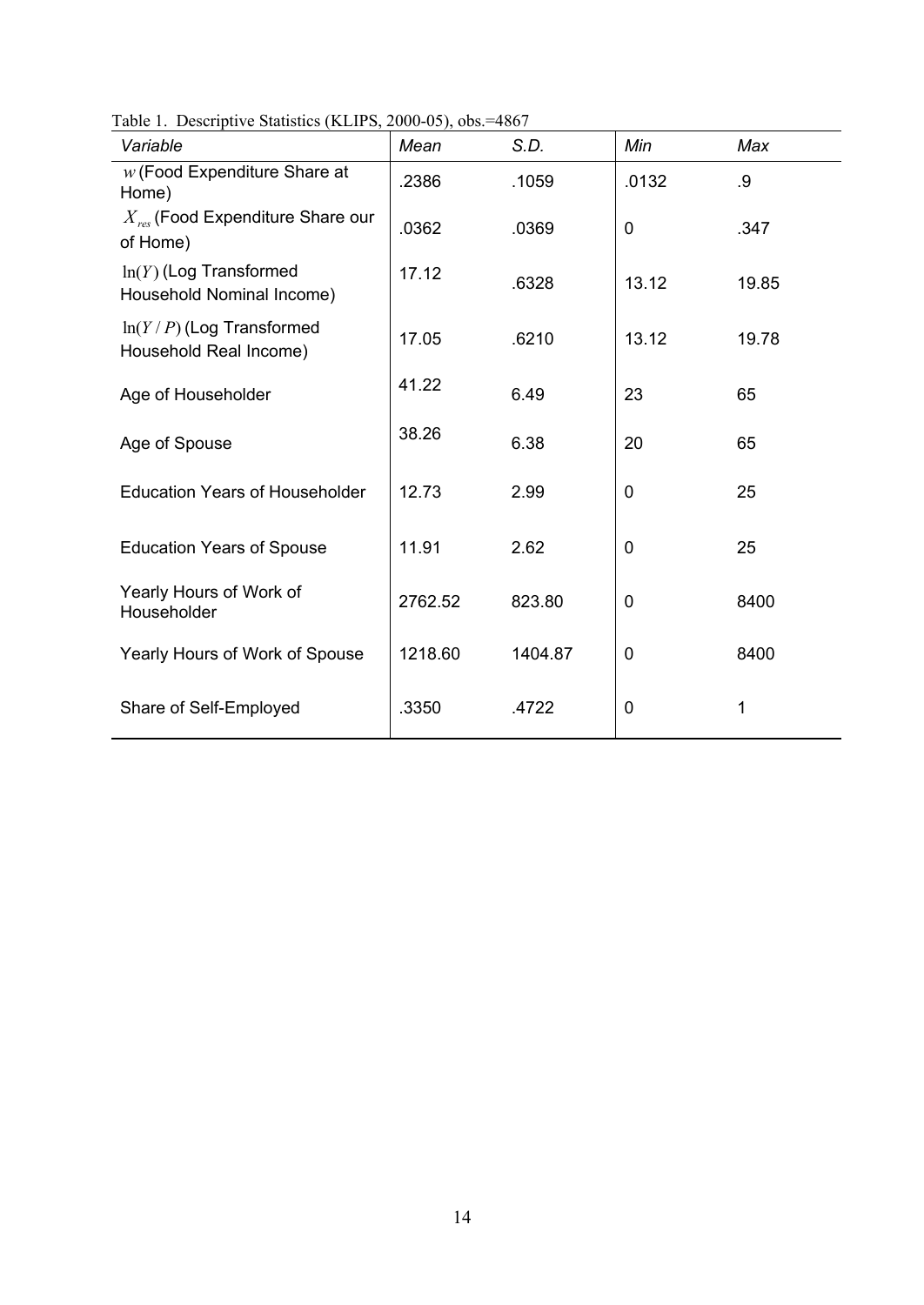| Variable                                             | $1000$ $\mu$ . Then of main variables over time (i.e., $\sigma$ , 2000 00), 000.<br><b>Employees</b> |        |        | Self-employed |        |        |  |
|------------------------------------------------------|------------------------------------------------------------------------------------------------------|--------|--------|---------------|--------|--------|--|
|                                                      | 2000                                                                                                 | 2003   | 2005   | 2000          | 2003   | 2005   |  |
| $w$ (Food Expenditure Share at<br>Home)              | .3063                                                                                                | .2206  | .1934  | .2915         | .2062  | .1824  |  |
| $X_{res}$ (Food Expenditure Share out<br>of Home)    | .0404                                                                                                | .0319  | .0333  | .0355         | .0294  | .0319  |  |
| $ln(Y/P)$ (Log Transformed Real<br>Household Income) | 16.871                                                                                               | 17.197 | 17.384 | 16.846        | 17.243 | 17.303 |  |

Table 2. Trend of main variables over time (KLIPS, 2000-05), obs.=4867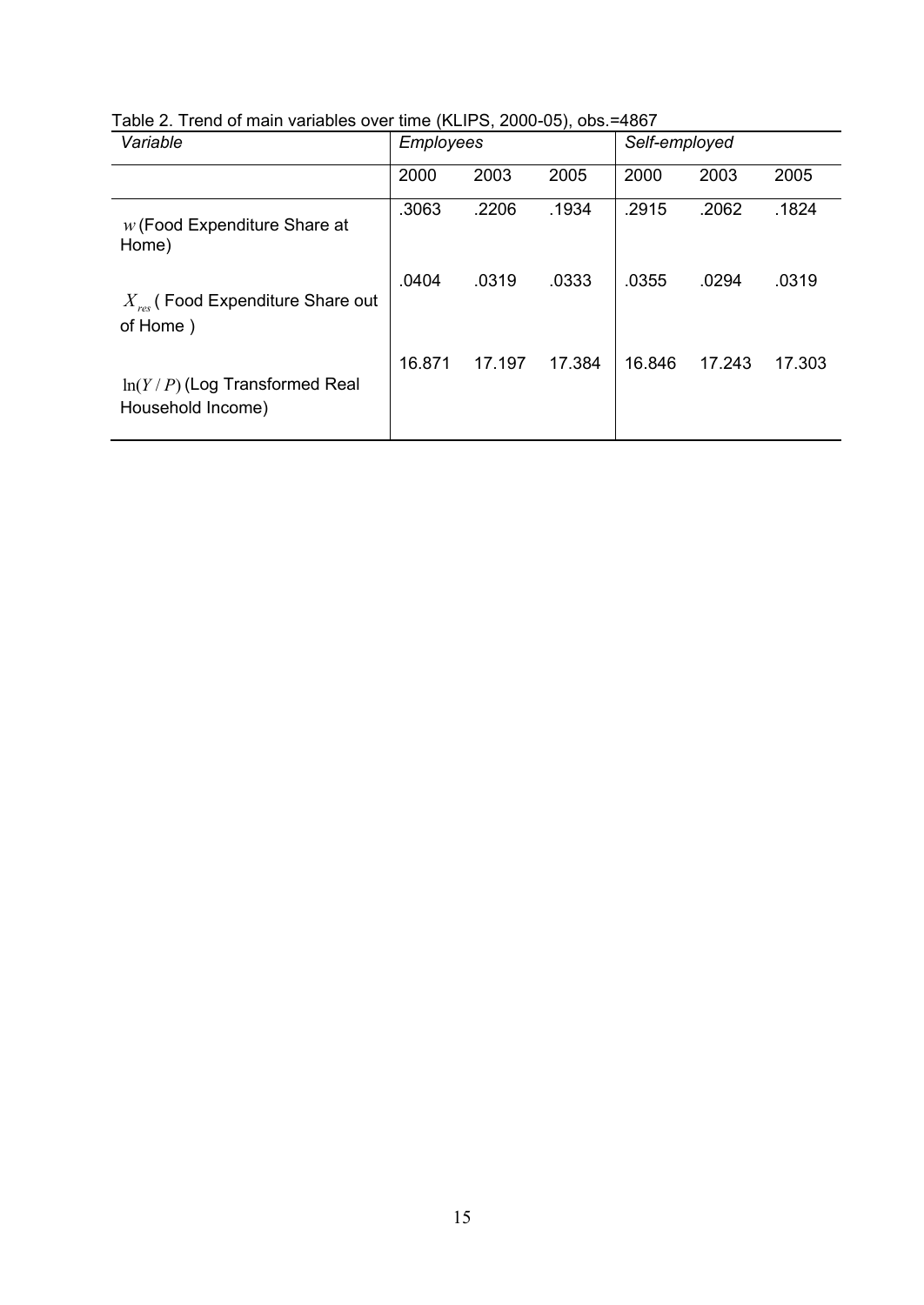|                                       | (1) Between OLS  | (2) Fixed Effect |  |  |
|---------------------------------------|------------------|------------------|--|--|
| Variable                              | (KLIPS, 2000-05) | (KLIPS, 2000-05) |  |  |
|                                       |                  |                  |  |  |
|                                       | 1.3468           | .6786            |  |  |
| Intercept                             | $(.0631)***$     | $(.0809)$ ***    |  |  |
|                                       | $-0.0589$        | $-02584$         |  |  |
| Log (Real Household Income)           | $(.0039)***$     | $(.0037)$ ***    |  |  |
|                                       | $-7060$          | $-7652$          |  |  |
| Log (Food CPI/Non-food CPI)           | $(.05705)***$    | $(.0366)$ **     |  |  |
|                                       | $-0.0030$        | $-0.0038$        |  |  |
| <b>Education Years of Householder</b> | $(.0009287)$ *** | (.0027)          |  |  |
|                                       | $-0.014$         | $-0.014$         |  |  |
| <b>Education Years of Spouse</b>      | (.0010)          | (.0010)          |  |  |
| Yearly Hours of Work of               | $-6.09e-10$      | $-4.46e-11$      |  |  |
| Householder                           | $(2.75e-0.9)$    | $(2.26e-09)$     |  |  |
| Yearly Hours of Work of Spouse        | $-7.95e-10$      | 2.13e-10         |  |  |
|                                       | $(1.62e-09)$     | $(1.55e-09)$     |  |  |
| Number of children in the             | .0058            | .0096            |  |  |
| household                             | $(.0023)***$     | $(.0037)***$     |  |  |
| Food Expenditure Share out of         | $-2175$          | $-1072$          |  |  |
| home                                  | $(.0619)***$     | $(.0468)$ **     |  |  |
| Dummy for Self-employed               | $-0.195$         | $-0.0065$        |  |  |
|                                       | $(.0044)***$     | (.0065)          |  |  |
| $R^2$                                 | .2656            | .1753            |  |  |
|                                       |                  |                  |  |  |

Table 3. Food Engel Curve Estimation (KLIPS, 2000-05), obs.=4867

Note: \*\*\*\*\*\*\*\* represent the statistical significance of 1%, 5%, and 10% respectively.